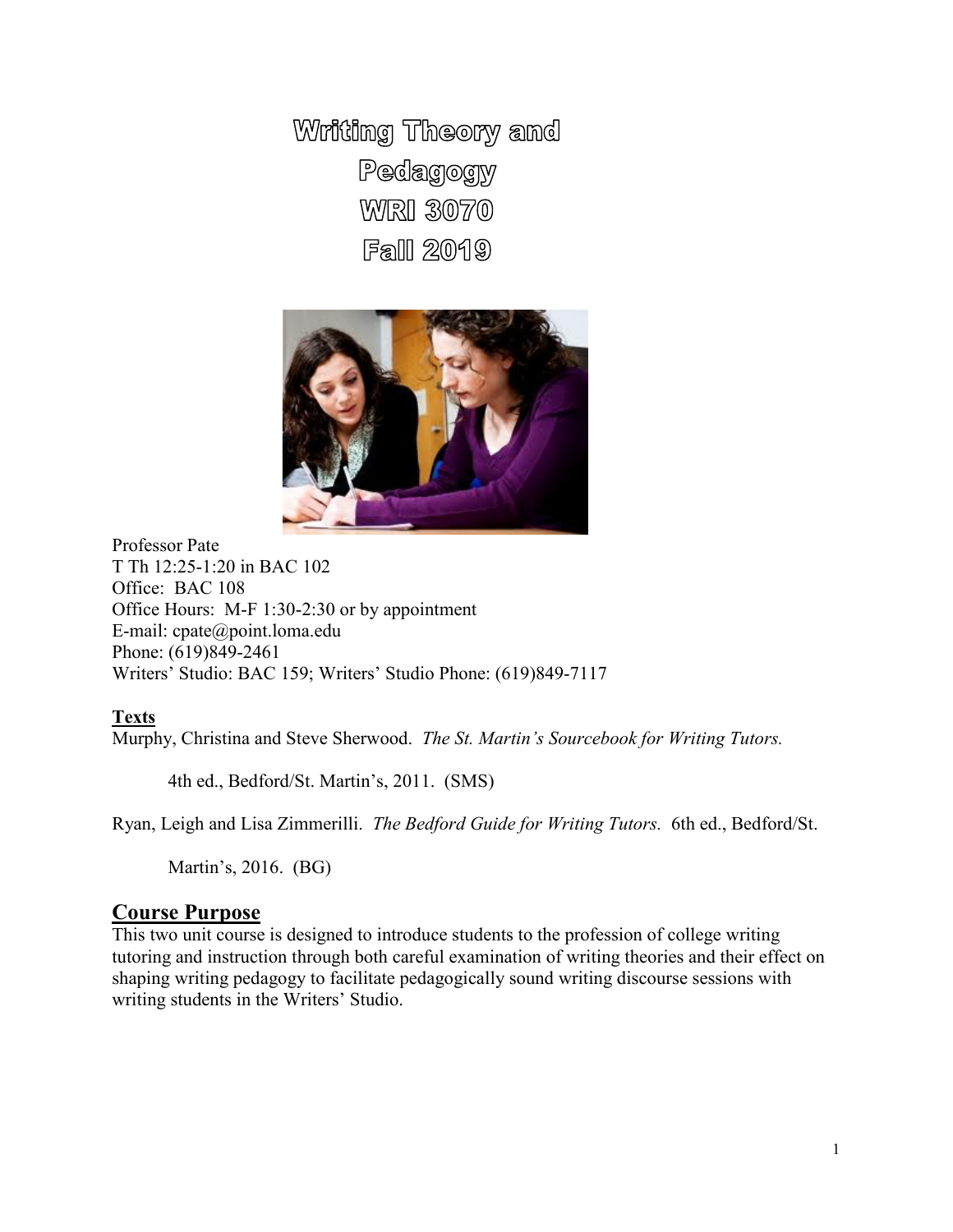## **WRI 370 Writing Theory and Pedagogy CLOs**

- 1. demonstrate a mastery of grammar, spelling and other basic language conventions;
- 2. teach first year writing students basic language skills in the context of their writing;
- 3. assess students' writing situations via an understanding of writing theory and work with those students at their points of need;

4. improve their own writing and the writing of others through effective and appropriate analysis of and application of the research writing process and format.

**Academic Accommodations:** While all students are expected to meet the minimum standards for completion of this course as established by the instructor, students with disabilities may require academic accommodations. At Point Loma Nazarene University, these students are requested to file documentation during the first two weeks of the semester with the Academic Support Center (ASC), located in the Bond Academic Center. This policy assists the University in its commitment to full compliance with Section 504 of the Rehabilitation Act and the Americans with Disabilities Act. Section 504 (a) prohibits discrimination against students with special needs and guarantees all qualified students equal access to and benefits of PLNU programs and activities. Once the student files documentation, the ASC will contact the student's instructors and provide written recommendations for reasonable and appropriate accommodations to meet the individual learning needs of the student.

**PLNU Copyright Policy:** Point Loma Nazarene University, as a non-profit educational institution, is entitled by law to use materials protected by the US Copyright Act for classroom education. Any use of those materials outside the class may violate the law.

# **Student Responsibilities**

Reading the assigned texts outside of class and talking through the texts in class is critical to the success of this course and to your success as a tutor in the Studio; therefore, success in this class resides, in large part, in your reading each assignment and coming to class prepared to contribute thoughtful insights in class since it is the readings and the discussions that will inform the pedagogy you develop for your work in the Writers' Studio and in chosen professions that include writing or teaching. Application of content, then, is the other critical component of the course.

All assignments completed outside of class must be turned in on the date due at the beginning of the class session. Assignments turned in outside of class will be accepted for credit only if arrangements have been made prior to the due date.

Your class attendance and participation in this course are crucial since the course provides the content that will inform and shape your consultation sessions in the Studio and prepare you for a potential career in teaching, editing, and writing. According to the University's policy, this 2 day-a-week course allows for only 3 absences. (See *PLNU Catalog*.) A 4<sup>th</sup> absence will result in de-enrollment from the course and dismissal from your work in the Studio.

This course contains a practicum experience which is completed in the Writers' Studio. Along with the course work, you are required to tutor at least one student for one hour for a minimum of 10 weeks this semester. You are also required to attend the Writers' Studio meetings held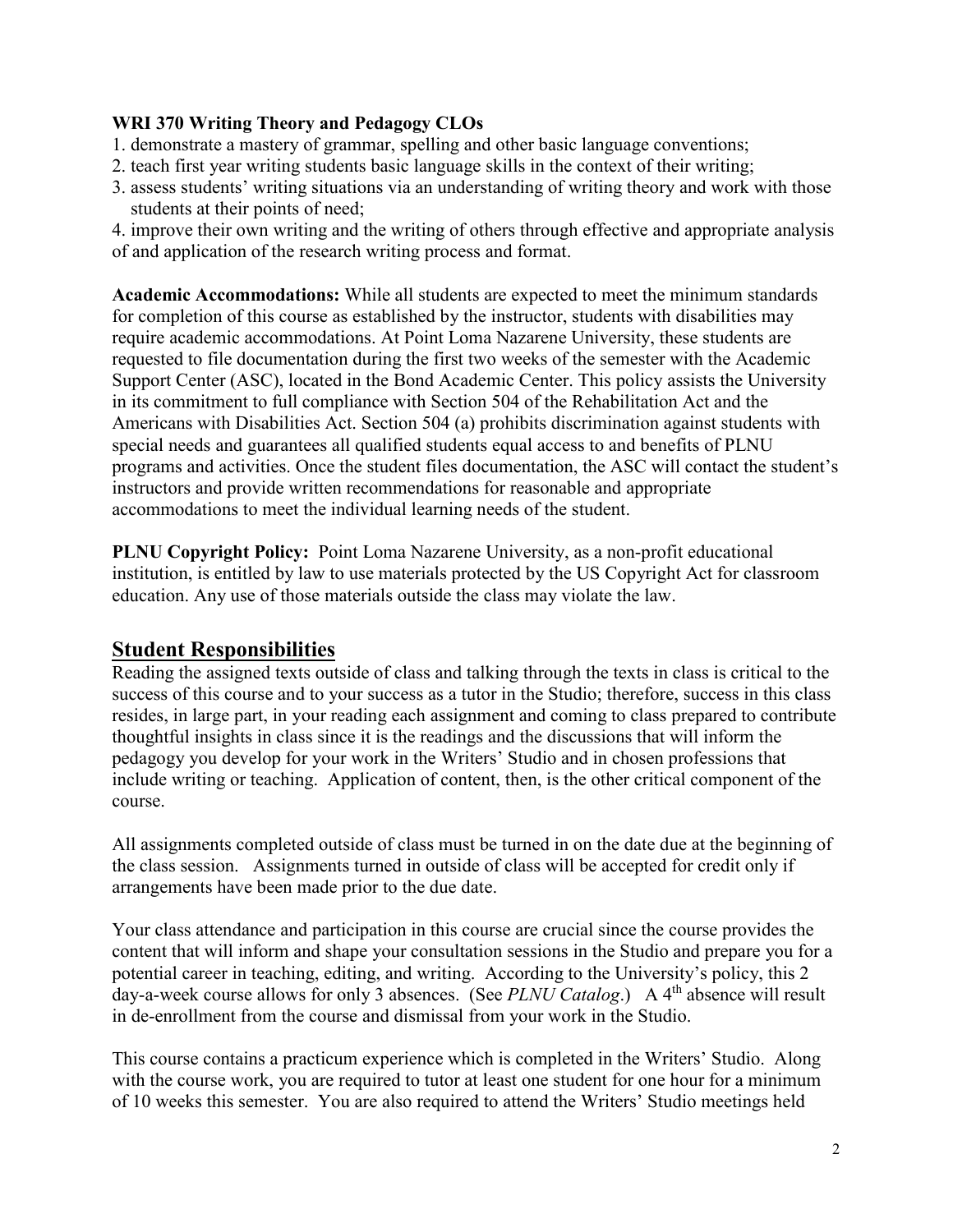weekly this semester. You will receive pay and course credit for applying what you learn in the course to your tutoring and for attending meetings regularly. So that you can work and get paid as a writing consultant, all students must be cleared by Debra Lively in the Student Employment office by the second week of classes.

## **Classroom and Writers' Studio Attire Policy**

The classroom and the Writers' Studio are professional academic workplaces where all students have a right to work comfortably and efficiently in order to achieve success. As a member of this professional academic community, each student has a responsibility to dress in a way that encourages others in the community to focus without distraction on the subject matter. Please be responsible and considerate of those around you in this context at all times and dress appropriately (modestly).

## **Cell phones**

For the same reasons as stated above, cell phones are to be turned off and stowed in a backpack, purse, or book bag **before** entering the classroom **and** while you are working with your writer in the Writers' Studio. This practice will facilitate increased focus and comprehension in both locations.

# **Assignments**

## **10 Weekly Journals** (10 points possible each) N**umber and date each journal** The journal provides a place for you to reflect on the assigned readings and your experiences, a place to ask questions, and a place to make connections between your experiences and your readings. It will provide seeds for thought and discussion material for your Toward an Informed Pedagogy (TIP) paper.

For the first few weeks of the semester the journal will function as a weekly reflection on the readings and class discussions. Once you begin to work in the Studio, the journal will become a place for you to reflect on your readings as well as on your experiences in the Studio working with one student. To that end, you will find it to be most helpful to jot down notes regarding the session, at the end of the session, so that you can refer back to them when you write your journal. The ultimate goal of the journal is to be a place where you reflect on and discuss the connections forming between the theories you are reading about and the pedagogy you are developing in the Studio. This can be accomplished by your reflecting in writing on the assigned readings along with your work in the Studio and discussing what you did with your student that did or did not successfully meet the student's need, what you learned from the session about the pedagogy you tried, what you learned about yourself, about your student, and what you might want to try the next time and why. Since the journal is a class assignment rather than a consulting task, the time you spend writing journal entries is not time that can be submitted on your time card. The journal entries are due at the beginning of class on the specified Thursday dates. A total of **two reading only** journals are due and **eight student and reading focused journals** are due. Please **provide a date and a journal number on each journal.**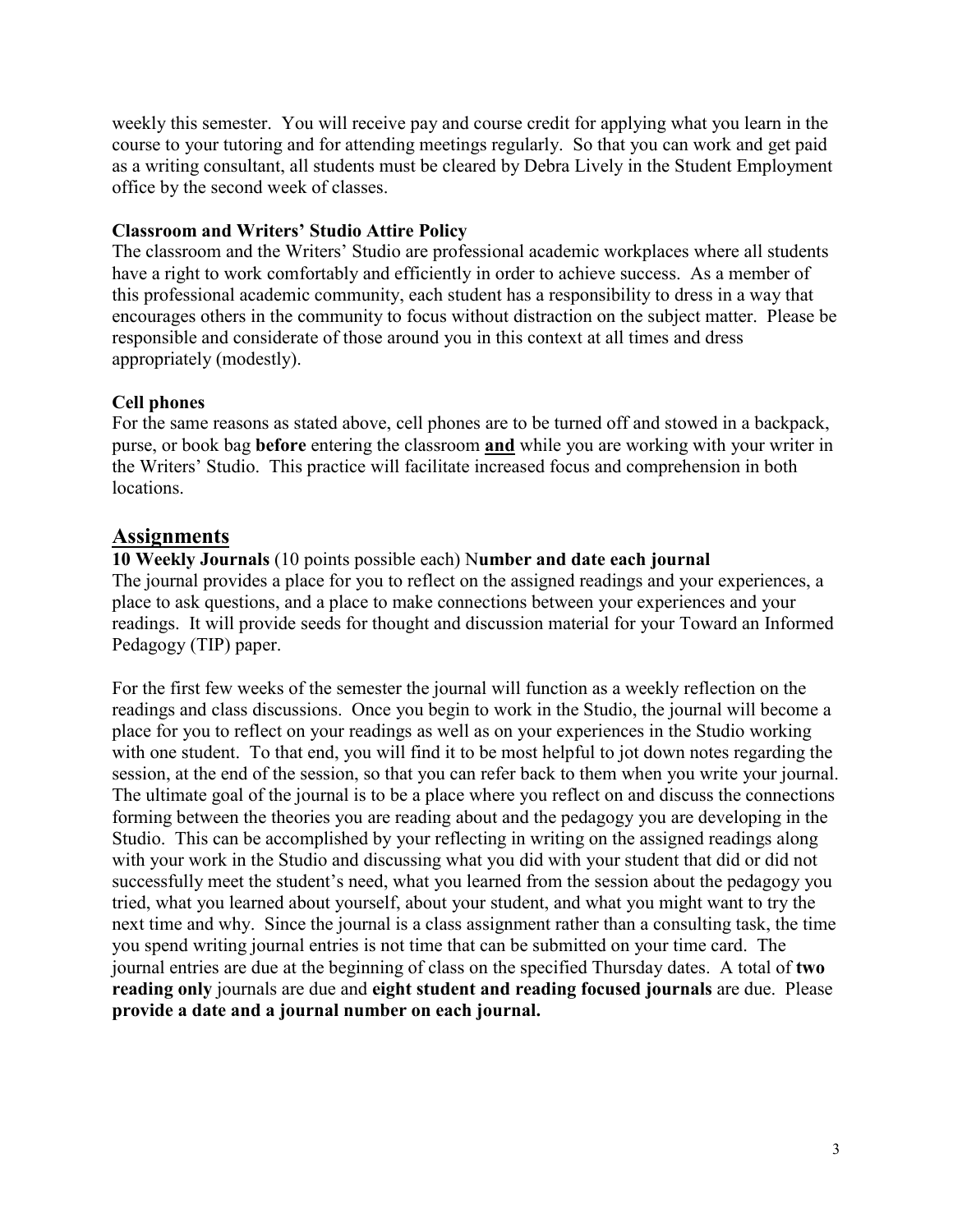**Analysis, Synthesis, and Application: Leading Class Discussions** (20 pts. possible each) The content of the assigned readings provide the theories that inform what we do in the Writers' Studio and explain why we do what we do. Since you are in the process of developing your own pedagogy as a writing consultant, you are expected to read the assigned readings thoughtfully, and, as you read, determine what the main idea of the reading is, what it adds to the conversation about writing theory, and how it can inform what you do in the Studio. This is also what you are to do in your journals as well but in a more abbreviated form, so the day you are assigned to lead the discussion, you will simply walk the class through the process of analysis and synthesis verbally and then formulate and ask three thoughtful questions about the content of the reading that will enable your colleagues to think about how to apply the concepts in work with their student writers in the Studio. The questions need to engage the class in a meaningful and insightful conversation. Submit to me at the beginning of class your write-up of your analysis, synthesis, application, and three questions. You will be working collaboratively with another person to prepare and to present, so only one collaborative write-up is needed.

**Research Journal Review:** Analysis, Synthesis, and Application--Sharing Current Scholarship (10 points possible)

Each student in the course will be assigned a date to present to the class a journal article of the student's choice taken from one of the writing/writing center journals. This process will enable you to look for topics that interest you and that will potentially set the course for and/or inform your research paper. It will provide an opportunity for you to synthesize, share with your classmates, and apply the content, and it will broaden the scope of the course content in that process. Provide the following:

- 1. Author, title, source
- 2. Summary of article and thesis
- 3. What you found to be most intriguing, interesting, innovative
- 4. Potential contribution to your research
- 5. Ways the content can inform your pedagogy in the Studio

## **The Research Paper** (130 points possible)

# **Due Nov. 12**

The research paper topic is determined by a question you have about a writing theory or pedagogy you desire to seek an answer to in literature published after 2014. The topic needs to be focused on work related to the Studio. You will be required to follow the same process of doing research as taught in College Composition. This will keep your research process skills sharp for your tutoring. The pieces include a research question, a clearly focused and inclusive main claim, a sentence outline, note cards, works consulted page, a fully documented paper in 2016 MLA format with a complete works cited page, copies of sources with the sections marked that have been cited in a 5-7 page paper, and all rough drafts. Submit all required items a 10 X 13 envelope and upload your draft to Turnitin, in Canvas, before coming to class to turn in the hard copy.

# **Toward an Informed Pedagogy- a synthesis of readings (TIP)** (100 points possible) **Due Dec. 12**

The purpose of this synthesis is to provide an opportunity for you to analyze how that which you have been reading is shaping that which you are doing and experiencing in the Studio and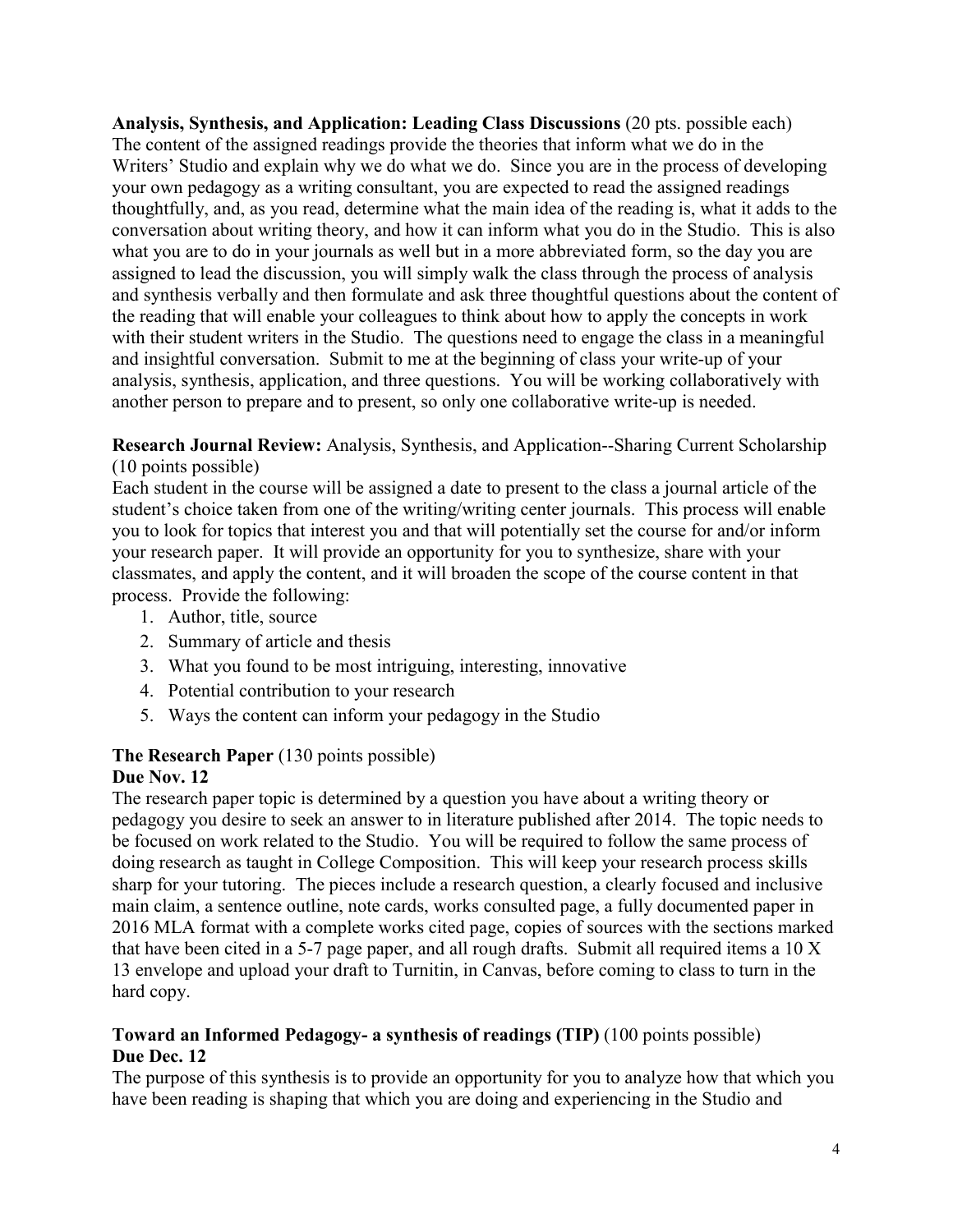articulate the ways in which theorists are informing your developing pedagogy and your developing philosophy of what you believe tutoring should and can achieve. As you prepare your analysis, choose 3-4 of the readings from the texts and examine the ways in which they have informed and shaped your perspective about consulting writers and the way you go about consulting writers in the Studio. You will need to refer to, identify, and discuss those specific authors and their work that have informed and shaped your pedagogy and show your audience examples of that informed pedagogy. The paper must be thesis based and 4-5 pages in length. (Please use size 12 font in Times New Roman.) Be sure to use 2016 MLA parenthetical citation and include an accurate and properly formatted works cited page. Attach all rough drafts and the Audience Response form to the final draft.

### **Departmental Plagiarism Policy**

The Department of Literature, Journalism, and Modern Languages deems intellectual and academic integrity critical to academic success and personal development; therefore, any unethical practice will be detrimental to the student's academic record and moral character. Students who present the work of others, which includes but is not limited to borrowing another student's work, buying a paper, copying work from the Internet, or using the thoughts or ideas of others as if their own (using information in a paper without citation), commit plagiarism. Students will be held accountable for plagiarized material whether the material was plagiarized intentionally or unintentionally. Plagiarized work will result in a failing grade for the assignment and for the course. If this occurs, a written report will be filed with the department chair and the area dean. The dean will review the report and submit it to the Provost and the Vice President for Student Development. It will then be placed in the student's academic file.

|     | Points Percentage |
|-----|-------------------|
|     |                   |
| 100 | 13.33%            |
| 150 | 20%               |
| 60  | 8%                |
| 100 | 13.33%            |
| 60  | 8%                |
| 30  | $4\%$             |
| 50  | 6.6%              |
| 100 | 13.33%            |
|     | 13.33%            |
| 750 |                   |
|     | 100               |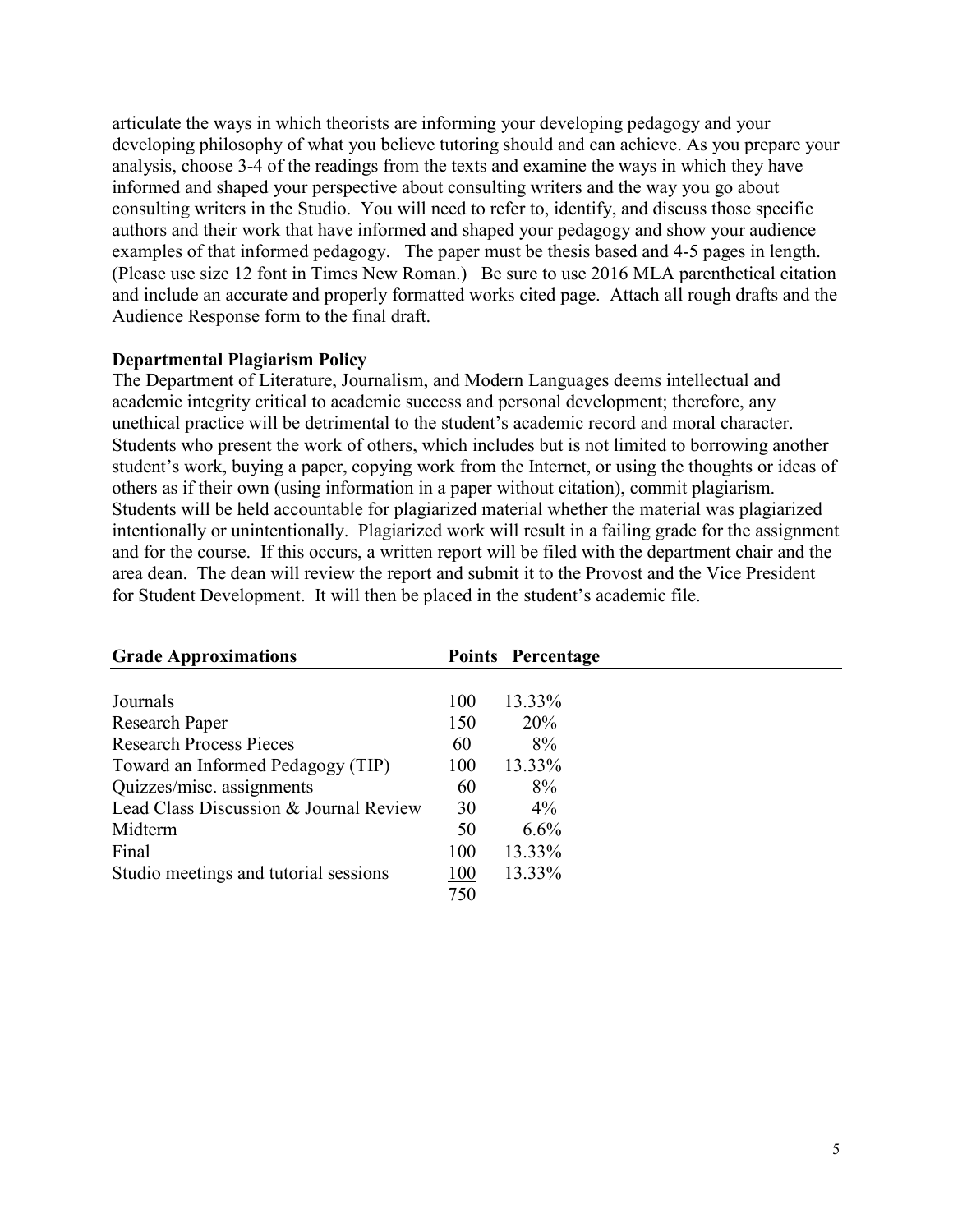### **Class Schedule (subject to change with notice)**

**Week 1**

### **Thursday, Sept. 5**

Introduction to texts, the course, and the Writers' Studio, collect current contact information,

schedule writing consultant meeting day and time.

### **Week 2**

**Tuesday, Sept. 10** Grammar Blitz Part I with Dr. De Saegher's packet

**Homework**: Spend a couple of hours reviewing basic punctuation rules and grammar terminology in the handbook you own and complete Dr. De Saegher's assigned worksheets.

**Thursday, Sept. 12** Grammar Blitz Part II and assigned worksheets

**Week 3**

**Tuesday, Sept. 17 Read:** (*BG*) Ch. 1-2 Readings and assignments are due on the date listed. Read all

assignments prior to class and come prepared to discuss the reading in class.

**Quiz:** Sentence Type Analysis

**Thursday, Sept. 19 Read:** (*BG*) Ch. 3; **Due:** Journal 1

**Week 4**

**Tuesday, Sept. 24 Read:** (*BG*) Ch. 4 and 8; introduce research paper

**Thursday, Sept. 26 Read:** (*BG*) Ch. 5-6; **Due:** Journal 2 (include responses to 4B in your

journal**)**

**Week 5**

**Tuesday, Oct. 1 Read:** (*BG*) Ch. 7; discuss research paper proposal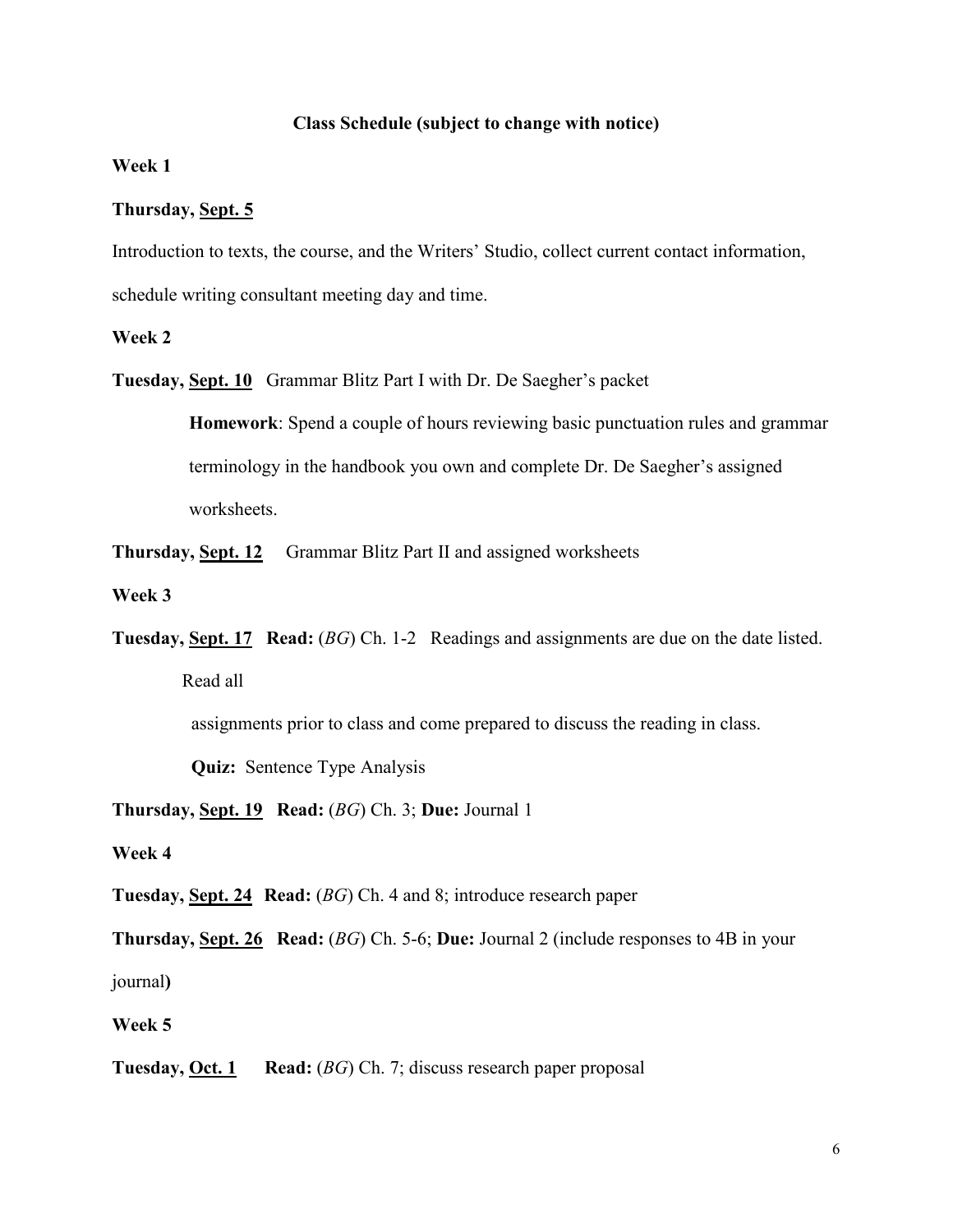**Thursday, Oct. 3 Read:** (*BG*) Ch. 9; **Due:** Journal 3

**Week 6**

**Tuesday, Oct. 8 Due:** Research Paper Proposal; discuss research process; works consulted and note card workshop

**Thursday, Oct. 10 Due:** Journal 4 **and** 7 sources on a works consulted page; **Read** handout— Muriel Harris's "Strategies for Teaching One- to-One" **Research Journal Review** (Carmen and Brennan)

#### **Week 7**

- **Tuesday, Oct. 15 Due:** 20 Note Cards (4X6 or 5X7 only)**;** outline workshop **Research Journal Review** (Shane and Isabella)
- **Thursday, Oct. 17 Due:** Journal 5; **Read:** (*SMS*) Part I, "The Tutoring Process. . ." **Research Journal Review** (Andrew H. and Madeline)

### **Week 8**

**Tuesday, Oct. 22 Due:** Typed outline; **Read** (*SMS*) section intro and p. 44 North's "The Idea of a Writing Center" p. 70 Lunsford's "Collaboration, Control, and the idea of the Writing Center"

**Research Journal Review** (Jasmin and Andrew M.)

**Thursday, Oct. 24 Midterm—**handout Flower's essay

#### **Week 9**

**Tuesday, Oct. 29 Due:** Revised Outline; citation workshop

 **Research Journal Review** (Matt)

**Thursday, Oct. 31 Due:** Journal 6; **Read** (Handout) Flower's "Writer-based Prose: A Cognitive Basis for Problems in Writing" (Carmen and Andrew M.)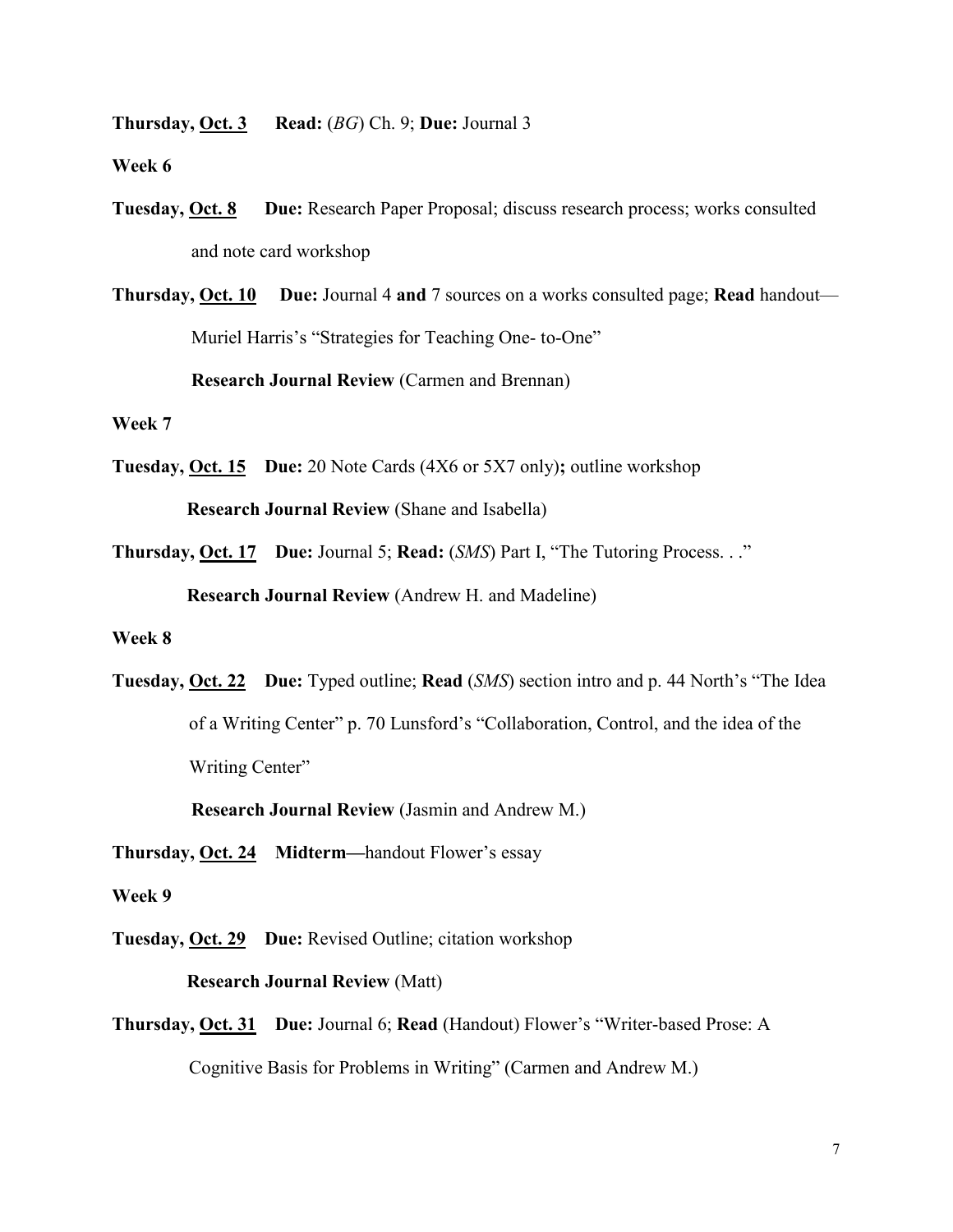#### **Week 10**

**Tuesday, Nov. 5 Due:** Theory/Pedagogy Research Paper Writer's Workshop draft

**Thursday, Nov. 7 Due:** Journal 7; **Read** (*SMS)* p. 128 Brooks' "Minimalist Tutoring:

Making Students. . ." and p. 133 Shamoon and Burn's "A Critique of Pure Tutoring" **Week 11**

**Tuesday, Nov. 12 Due: Research Paper Final Draft** and present research (5 min. each)

 Prepare your final draft by placing the following items in a 10 X 13 envelope in the following order:

- 1. Author's reflection Describe your writing process and its effectiveness, and explain what you gained from your study.
- 2. Revised sentence outline with research question and main claim to match final draft of research paper.
- 3. Final draft including a complete works cited page in proper format
- 4. Copies of sources used identify the passages used in your paper and give the location of the citation in your paper by page number
- 5. Audience Response
- 6. All rough drafts, note cards(in order of use), and works consulted page
- 7. Submit it to Canvas--Turnitin

**Thursday, Nov. 14 Due:** Journal 8 **Read:** (*SMS)* p. 112 Carino's "Power and Authority in Peer Tutoring" (Matt and Madeline) and (*SMS*) p. 148 Corbett's "Tutoring Style, Tutoring Ethics. . ." (Brennan and Jasmine)

#### **Week 12**

**Tuesday, Nov. 19 Read** (*SMS*) p. 249 "Learning Disabilities and the Writing Center" (Isabelle and Andrew H.)

**Thursday, Nov. 21 Due** Journal 9; **Read** (*SMS*) p. 284 Myers' "Reassessing the 'Proofreading Trap' ESL . . ." (Shane and Prof. Pate) **Week 13**